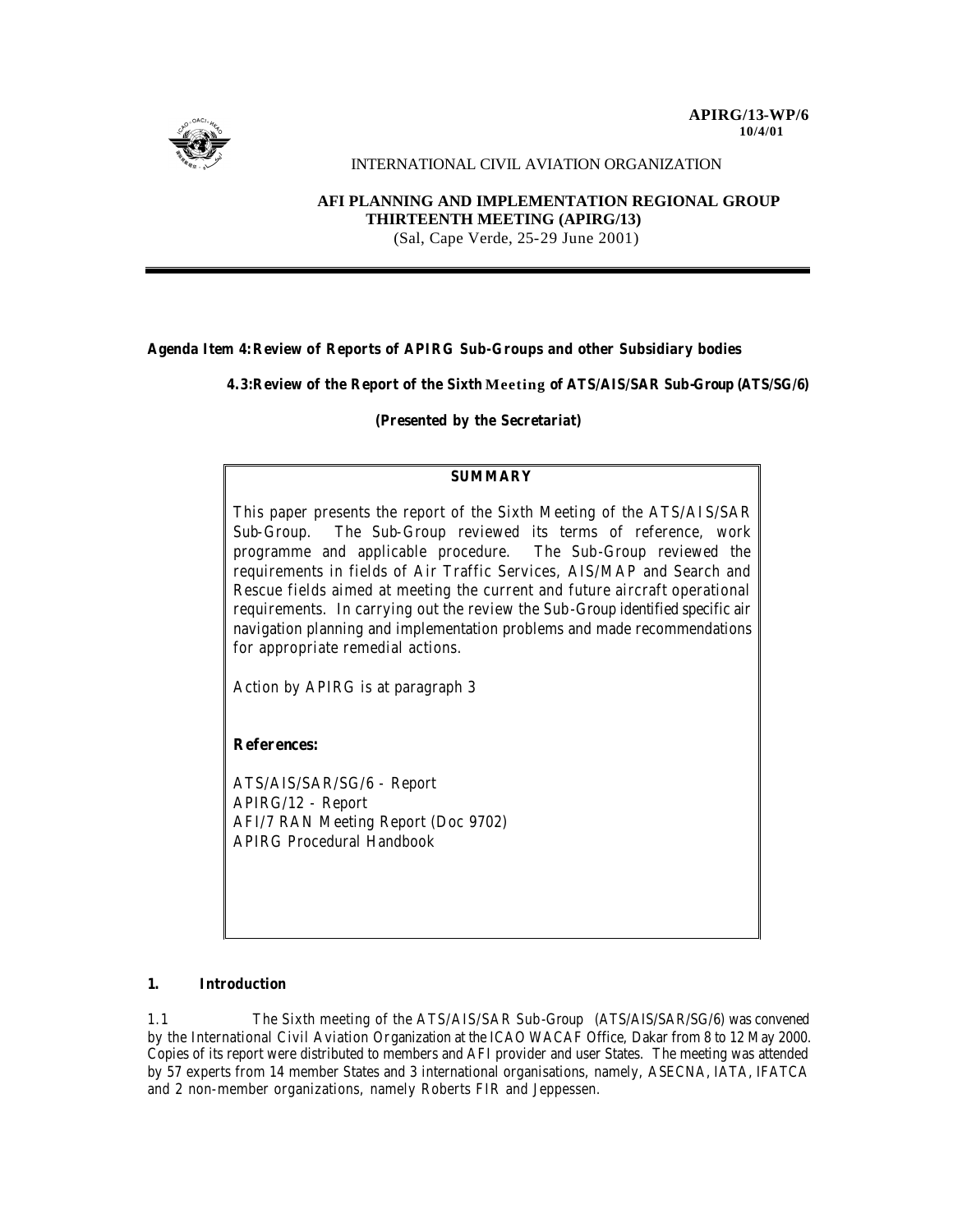1.2 It should be noted that the Sub-Group recorded its action in the form of draft Conclusions and draft Decisions. Apart from endorsement of the report, formal action is required by the APIRG on 50 draft Conclusions and 2 draft Decisions which are submitted for consideration in **Appendix \_\_\_\_\_\_\_\_\_\_\_\_\_\_\_\_** to this paper.

#### **2. Discussions**

### **2.1 Review of the ATS route network**

2.1.1 The Sub-Group examined in detail the o verall status of implementation of the basic ATS route network including RNAV routes contained in the ICAO AFI ANP (Doc 7474/27 Table ATS 1, Charts 2 and 3) in order to:

- a) identify additional route requirements;
- b) identify route segments requiring realignment;
- c) identify routes which can be deleted from the ANP;
- d) update "Notes" in the Table ATS 1;
- e) consider ATS interface routes with other Regions:
- f) identify the unimplemented routes and establish target date(s) for their implementation.

2.1.2 Having considered the above listed items the Sub-Group formulated draft Conclusions 6/1, 6/2, 6/3, 6/4, 6/5, 6/6 and 6/7. The Group will consider the material at Appendices **A, B** and **C**.

2.1.3 The Sub-Group reviewed a paper from IFALPA relating to the assignment of five letter name code designators for airway intersection points and formulated draft Conclusion 6/20.

### **2.2 Review of the implementation of the Area Control Service**

2.2.1 The Sub-Group recalled various ICAO requirements and recommendations highlighting the need for the provision of Air Traffic Control Service; namely the Statement of Basic Operational Requirements and Planning Criteria - AFI Region. It noted that the AFI/7 RAN Meeting, in reviewing the status of implementation of Air Traffic Control Service in the AFI Region, under Recommendation 5/21, gave clear guidelines to States which were not able to ensure the provision of Area Control Service on a twenty-four hour basis to all flights operating within their respective FIRs.

2.2.2 The Sub-Group noted with concern that one of the most serious shortcomings in the region in the field of air navigation is the lack of implementation of Area Control Service. It was highlighted that poor communications facilities (ATS/DS, HF, VHF ), unreliable navigational aids and inadequate number of controllers and training programmes were among the major contributing factors which prevented States from ensuring the provision of Air Traffic Control Service.

2.2.3 The Sub-Group recalled that APIRG/12 Rec.12/20 has set 1 January 2000 for the implementation of ATC service, however, as this date was not met by most States, it postponed the date to 17 April, 2001. While recognizing that the said recommendation was comprehensive enough, it was thought that there is really a need to speed up the implementation bearing in mind the fact that this recommendation was formulated in line with AFI/7 Rec 5/21. The Sub-Group formulated the draft Conclusion 5/8.

### **2.3 Navigation**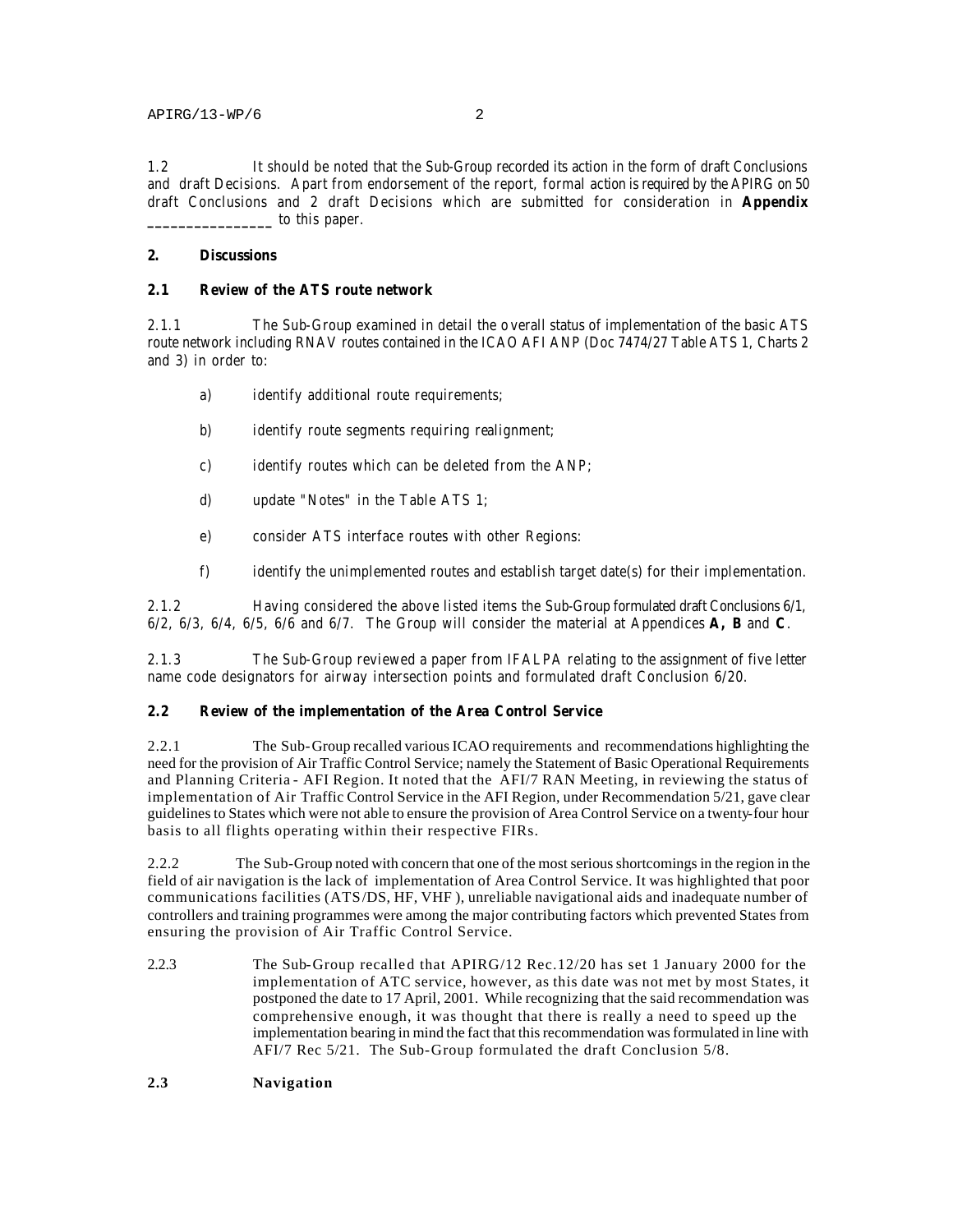2.3.1 The Sub- Group expressed the need for the ICAO Regional Offices concerned to follow up AFI/7 RAN meeting Rec 12/36 relating to the implementation of GPS.

### **2.4 Surveillance**

2.4.1 The Sub-Group recalled the ATS requirement for Aeronautical Surveillance Plan for the AFI Region to be included in AFI Plan is adequately being pursued by the CNS/ATM Sub-Group. In view of the foregoing, the Sub-Group formulated draft conclusions 6/8, 6/9 and 6/10.

#### **2.5 Review of the Report of the ACAS Task Force Meeting**

2.5.1 The Sub-Group reviewed the report of the ACAS Task Force Meeting which was held in Nairobi, Kenya from 3 - 4 April 2000 pursuant to APIRG 12/Decision 12/1 and AFI/7 Rec 5/23 concerning the carriage and operation of the pressure-altitude reporting SSR Transponders and ACAS II effective 1 January 2000 and its application in AFI Region. The Sub-Group developed a draft AIC for use by States. In light of the difficulties experienced by the AFI States in meeting the effective date of 1 January 2000, the Sub-Group developed a strategy for implementation of ACAS in order to meet the deadline of 1 January 2003 so as to conform with the provision of Annex 6, Part 1 para. 6.18.1. It also considered the operating procedures in Doc 8168 (Vol.1 Part VIII, para.1.1.1) requiring pilots\*\*\*\* to operate SSR transponders. The Sub-Group considered for training by both Air Traffic controllers and Pilots on use of ACAS. The Sub-Group had completed its tasks in accordance with its terms of reference. Its existence was deemed no longer necessary. In view of the foregoing the Sub-Group developed the following draft conclusions:

| Draft Conclusion 6/11: | ACAS II transition period and exemption process in the<br><b>AFI</b> Region          |
|------------------------|--------------------------------------------------------------------------------------|
| Draft Conclusion 6/12: | Carriage and operation of pressure-altitude reporting<br><b>SSR</b> Transponders     |
| Draft Conclusion 6/13: | AIC on the use of SSR Transponders                                                   |
| Draft Conclusion 6/14: | Training of Pilots and Air Traffic Controllers on the<br>use of ACAS                 |
| Draft Conclusion 6/15: | Publication of ACAS and SSR Transponder<br>requirements in National Legislation      |
| Draft Conclusion 6/16: | Publication of a Draft AIC on ACAS II<br>Implementation                              |
| Draft Conclusion 6/17: | Procedures on the use of ACAS II and pressure-altitude<br>reporting SSR Transponders |

# **2.6 Review of the Report of the first meeting of Airspace Management Task Force meeting**

2.6.1 The Sub-Group reviewed the first Report of the ASM Task Force meeting which was held in Nairobi, Kenya (9 - 10 April 2000) pursuant to APIRG/12 Decision 12/24.

2.6.2 Among the major issues covered were:

- a) Review of ATS Airspaces (ATS routes, TMA and CTR) organization.
- b) Implementation of WGS-84 coordinates.

WP6\_eng.doc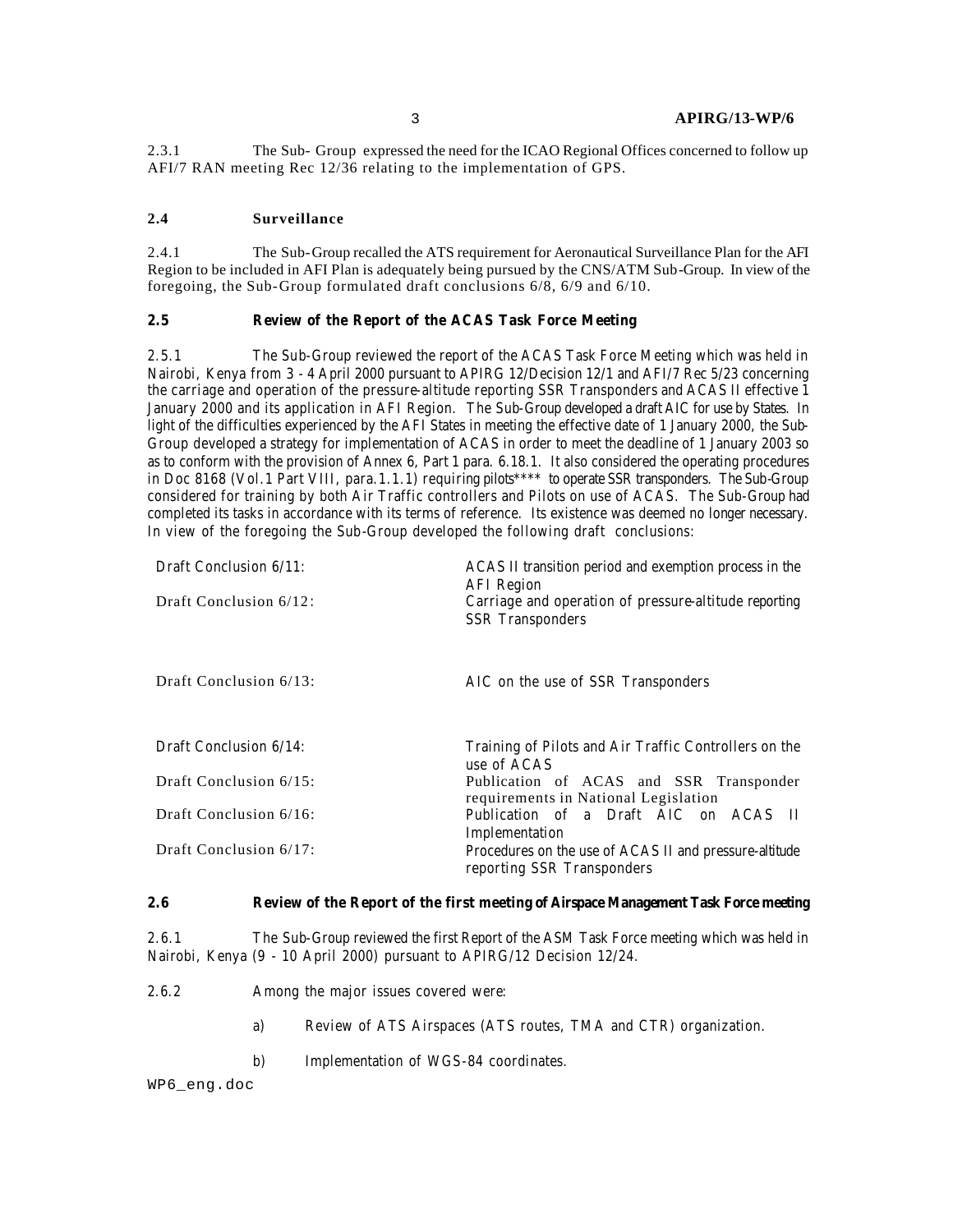- c) Establishment and identification of significant reporting points.
- d) Provision of Air Traffic Control on upper airspaces.
- e) Training of Air Traffic Controllers.
- f) Uniform application of ATS proficiency assessment and standard auditing procedures.
- g) Reduction of longitudinal separation.

2.6.3 The Sub-Group considered that the ASM Task Force had not fully completed its tasks, hence there was a need to its continuation. In view of the foregoing, the Sub-Group formulated the following draft conclusions 6/18, 6/19, 6/20, 6/21, 6/22, 6/23, 6/24, 6/25 and 6/26.

#### **2.7 Review of the Report of the first meeting of the AIS Automation Task Force (AIS/TF/1)**

2.7.1 The Sub-Group noted that in order to develop an AFI Region integrated and automated AIS System, the Task Force reviewed, as a first step, the status of implementation of ICAO requirements in the AIS/MAP field. The meeting was appraised of shortcomings and deficiencies which have been reported in the AFI Region and it emphasized that appropriate measures should be taken in order to eliminate them.

2.7.2 The meeting noted that pursuant to AFI/7 RAN Meeting Recommendation 12/39 concerning the development of a cohesive AFI Region Air Navigation Plan on AIS Automation, the Terms of Reference were to develop a cohesive, air navigation plan taking into account the provisions of the AFI ANP as well as the method of application provided in the associated FASID.

2.7.3 The major problems in the fields of AIS/MAP affecting the Region are summarized as follows:

Some States have not yet produced their AIPs using the new

Format;

Some States do not update their AIPs regularly;

Some States do not follow the AIRAC cycle date in accordance with the provisions of Annex 15, Chapter 6 (Para. 6.1.1);

Some States do not follow the standard NOTAM Format indicated at Appendix 6 of Annex 15 for the issuance of NOTAM;

Most States have not produced the mandatory aeronautical charts in accordance with the provisions of Annex 11 chapter 4 (Para.4.1.3);

Need for training and qualification of AIS/MAP personnel;

Delays in the distribution of Aeronautical Information (AIP amendments, AIP Supplements, AICs etc.) and;

The non- implementation of WGS-84 coordinates.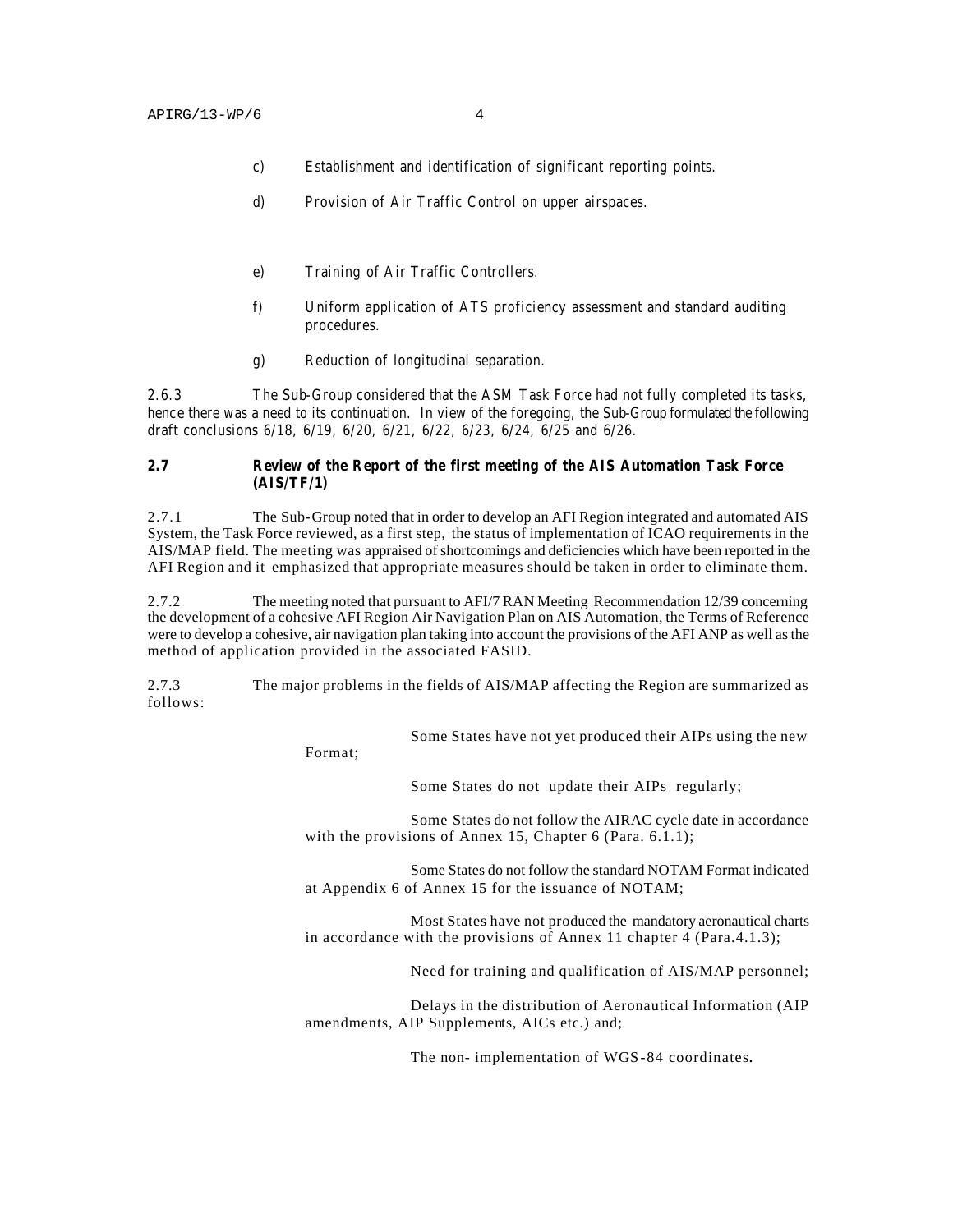2.7.4 The Sub-Group reviewed on the above requirement in the AIS/MAP fields and developed the following conclusions:

6/27, 6/28, 6/29, 6/30, 6/31, 6/32, 6/33, 6/34, 6/35, 6/36, 6/38, 6/39.

2.7.5 The Sub-Group considered that the AIS Task Force terms of reference were too many to be considered at only one meeting and therefore was of the opinion that the Task Force should continue to exist. The Sub-Group thus developed conclusion 6/37 for consideration by APIRG.

#### **2.8 Review of the implementation of ICAO requirements in the Search and Rescue (SAR) field**

2.8.1 The Sub-Group reviewed the status of implementation of all ICAO provisions relating to search and rescue services. It was noted with concern that most of these provisions have remained unimplemented and the meeting was of the view that States should be sensitized on the urgent need to take prompt action and, furthermore, sustained that assistance

should be provided by ICAO in order to improve the provision of search and rescue services in the Region.

2.8.2 It was pointed out that major shortcomings exist in the following fields:

Need for co-operation between States in order to promote a more effective and economic utilization of SAR facilities;

Need for training of SAR personnel;

Need to carry out search and rescue exercises;

Need for the implementation of a local user terminal/ mission control centre (LUT/MCC) in the AFI Region, at locations that would take maximum advantage of satellite coverage to receive distress signals.

Need for publishing, in their respective AIPs ELT registration information which could be shared with other rescue co-ordination centres (RCCs) of other States;

Need for providing a SAR point of contact (SPOC)

Need for appropriate SAR Agreements and legislation.

2.8.3 The Sub-Group noted with appreciation that Algeria has implemented an MCC in Ouargla, in Southern Algeria and that States within the coverage area of the MCC wishing to receive COSPAS/SARSAT data should get in touch with the Secretariat of COSPAS SARSAT in London. The meeting also noted that the LUT/MCC station in South Africa has already been implemented at Cape Town.

2.8.4 The Sub-Group highlighted the need for ICAO to organize search and rescue seminars in the Region. To this effect, it was pointed out that one seminar was organized in Nigeria from 7 - 9 December 1999. The meeting agreed that ICAO should assist States through Special Implementation Projects (SIPs) and missions in order to promote the implementation of SAR provisions. The meeting was also concerned of lack of adequate facilities for aeronautical marine SAR. In this regard it was the opinion of the the meeting that

WP6\_eng.doc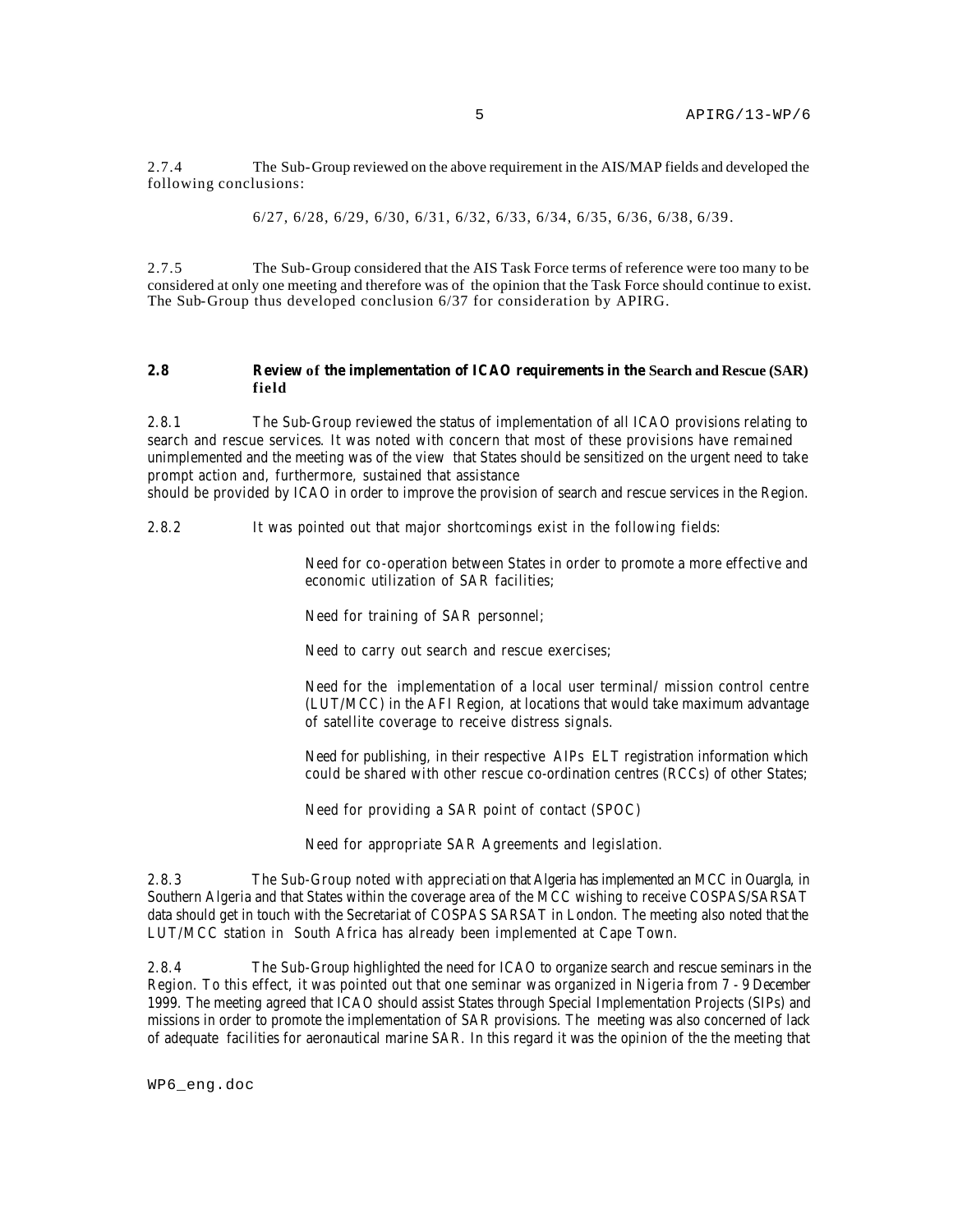those States concerned should be urged to promote the existing ICAO/IMO protocols to specifically address these issues. Based on the foregoing, the Sub-Group formulated the following conclusion:

#### **Draft Conclusion 6/40: Provision of Search and Rescue Services**

**That:**

- **a) The Secretariat follows, through missions, the implementation of SAR provisions within the AFI Region and keeps the APIRG apprised of developments.**
- **a) States accord high priority for the implementation of ICAO provisions in respect of search and rescue services.**
- **b) ICAO assists States through Special Implementation Projects (SIPs) in Order to promote the implementation of SAR provisions.**
- **d) States concerned in maritime SAR promote the existing ICAO/IMO protocols in order to enhance efficiency in the aeronautical maritime SAR.**

#### **2.9 Consideration of the operational implications of the introduction of ICAO CNS/ATM System in the AFI Region.**

2.9.1 The Sub-Group reviewed the ATM operational requirements in the AFI CNS/ATM Plan (Doc 003) Fifth Edition, January 2000. It noted that this Plan was adequate and only minor amendments to the AFI CNS/ATM Plan were necessary. The Sub-Group then concluded as follows:

#### **Draft Conclusion 6/41: Amendment to the AFI CNS/ATM Plan, Doc.003 5th Edition.**

That the CNS/ATM Sub-Group be requested to amend the AFI CNS/ATM Plan as follows :

- 1) **Amend** the target date for the implementation of RVSM from **2001** to **2002** in paragraph 2.1.4 of Doc. 003
- 2) Paragraph 2.2.1.6 "**add**" at the end of the paragraph, "**and the requirement for full VHF coverage**".
- 3) Paragraph 2.2.2.1.1 "**add**" at the end of the sentence "**to be confirmed by AP IRG**".
- 4) Paragraph 2.2.3.2.4 "**add**" at the end of the sentence "**to be confirmed by APIRG**".
- 5) **Add** in areas relating to AR3 and AR9 by including "**ASMARA FIR**"
- 6) Appendix D under Angola **Add** "**Luanda TMA 1**" and Aerodrome **Add** "**Luanda aerodrome 1** " and "**Huambo Aerodrome 3** ".
- 7) Appendix D:Under Tunisia **amend** as follows"**Djerba TMA 2** ", and "**Monastir TMA 1** ".

2.9.2 The Sub-Group was informed that IATA and ASECNA had not yet developed a criteria relating to the classification of aerodromes as requested by the CNS/ATM Sub-Group. The two members however confirmed that the criteria would be developed soon and that it would be submitted to the third meeting of the CNS/ATM Sub-Group for consideration.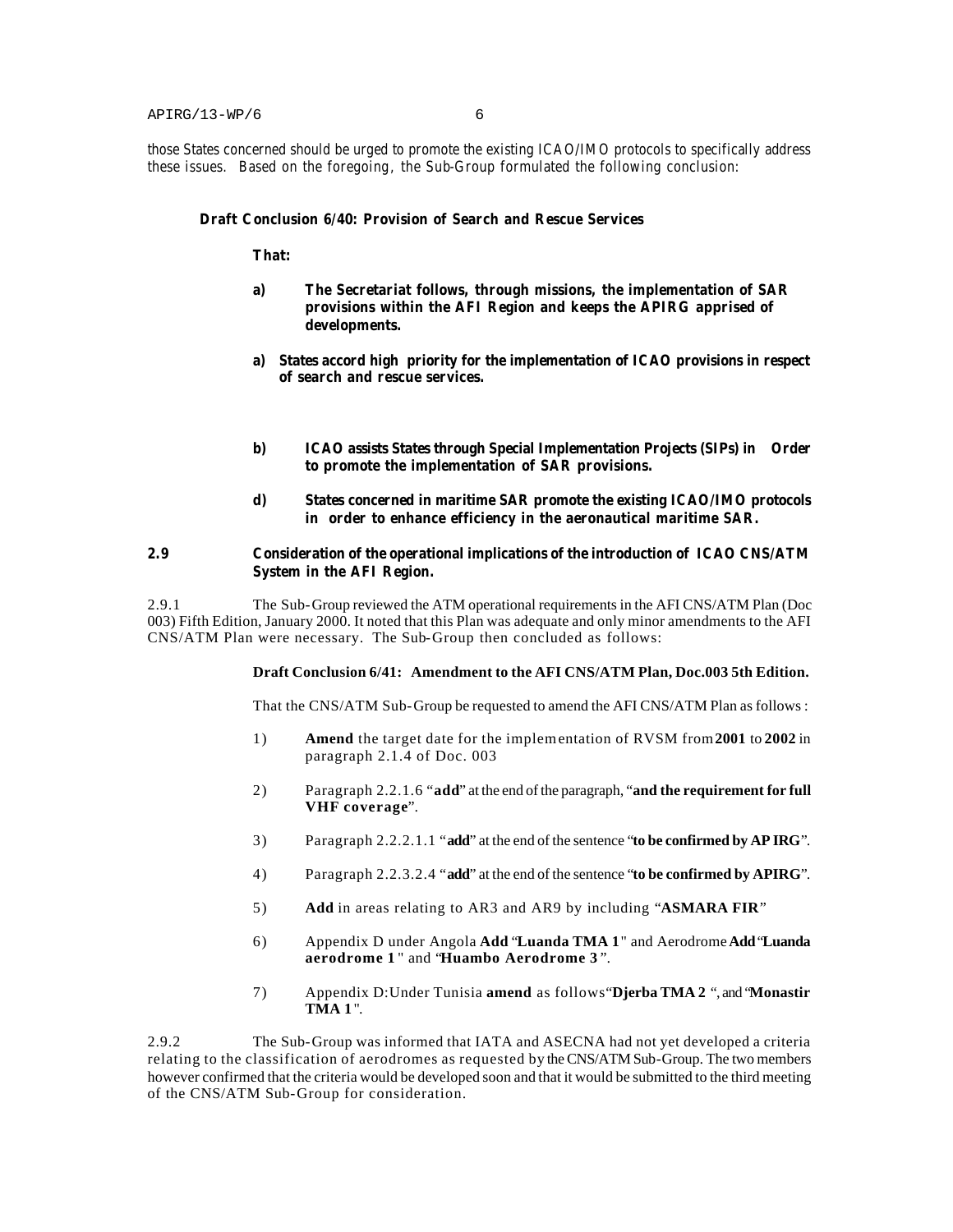2.9.3 The Sub-Group considered the need to have a Website established both at the ESAF and WACAF offices where information on shortcomings/deficiencies would be posted and accessed by States and industry.

2.9.4 The Sub-Group also considered that there was need to expedite and monitor the implementation of RVSM and RNAV in order to define a short and medium term implementation strategy.

2.9.5 In order to foster the early introduction of RNP 5 for RNAV routes for the North/South and East/West traffic in the AFI Region there was an urgent need to improve the VHF coverage in the FIRs of Algiers, Brazzaville, Dakar, Khartoum, Kinshasa, Luanda, Ndjamena, Niamey and Tripoli.

In view of the foregoing, the following conclusions were formulated :

**Draft Conclusion 6/42:Establishment of Website in the ESAF and WACAF offices.**

**That a website be established at the ESAF and WACAF Offices to post information on shortcomings/deficiencies in the AFI States.**

**Draft Conclusion 6/43: Implementation of RNP and RVSM in the AFI Region.**

**That the Tasks relating to the implementation of RNP and RVSM in the AFI Region be assigned to the ASM/TF.**

**Draft Conclusion 6/44: Implementation of RNP/5 in the AFI Region** 

**That VHF coverage be improved in the Algiers, Brazzaville Dakar, Khartoum, Kinshasa, Luanda, Ndjamena, Niamey and Tripoli FIRs to facilitate early introduction of RNP/5.**

2.9.6 The Sub-Group recalled that there was a need to hold a meeting between Libya and all its adjacent States in order to address issues relating to the coordination procedures. It accordingly framed the following conclusion:

**Draft Conclusion 6/45: Coordination meeting between Libya and adjacent States**

**That:**

**As a matter of urgency, a meeting be organized between Libya and adjacent States, under the aegis of ICAO, in order to address issues relating to ATS coordination procedures and communications.**

*Note: The said meeting was held in Chad on* 2000.

**2.10 Consideration of specific air navigation planning and implementation problems and review of shortcomings and deficiencies in the Region. covering ATS/AIS/SAR fields**

2.10.1 These are discussed under Agenda 5.3 WP/12.

**2.11 Review of outstanding Conclusions and Decisions of APIRG, Decisions of the ATS/SG and future work programme of the ATS/SG**

2.11.1 The Sub-Group reviewed its outstanding Conclusions and Decisions in the light of developments in order to keep them current and limit their number to a minimum consistent with the progress achieved in their implementation.

WP6\_eng.doc